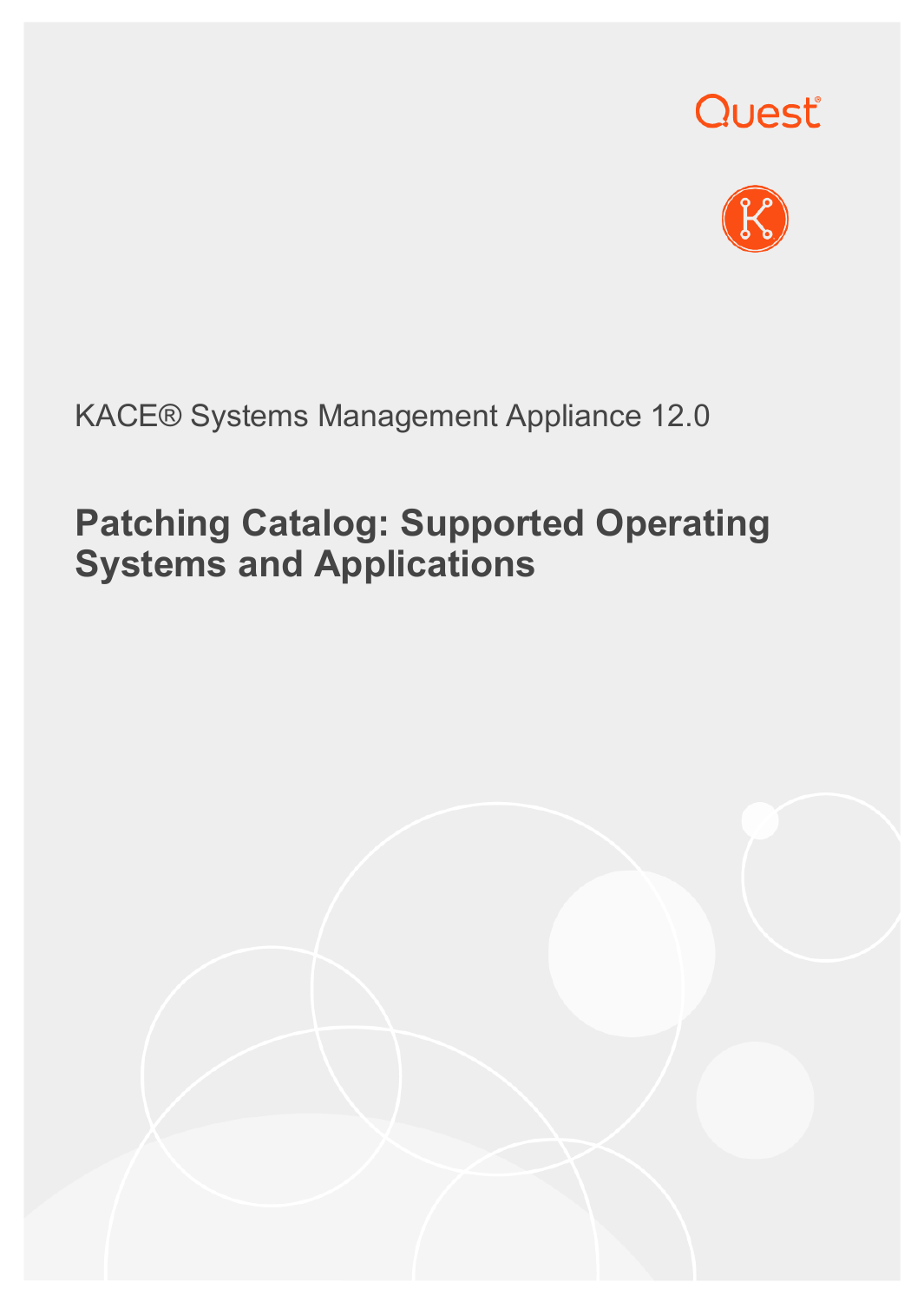### **Table of Contents**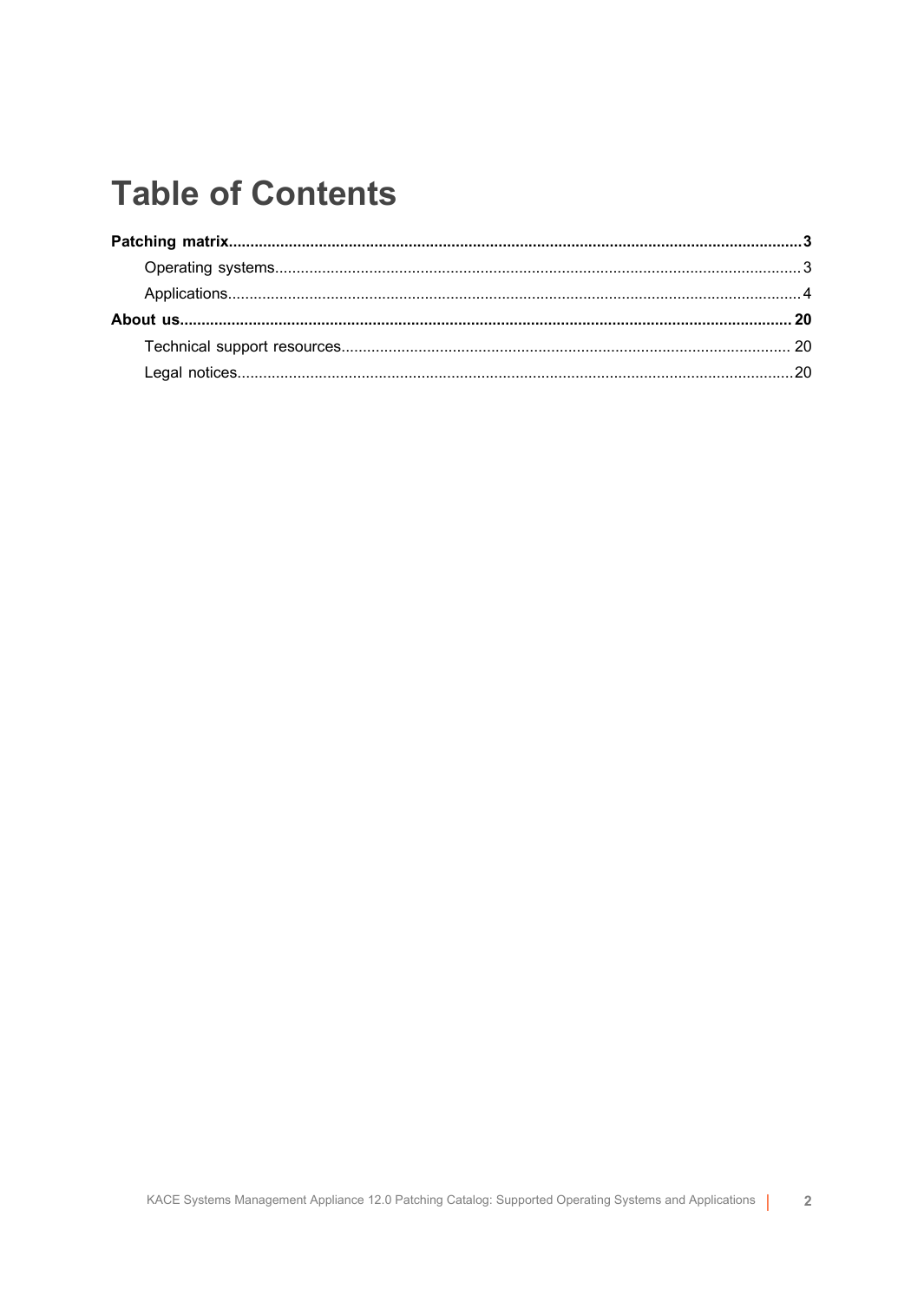# **Patching matrix**

<span id="page-2-0"></span>This document contains the most recent list of supported applications and operating systems in the KACE Patch Catalog. The content of this matrix was compiled in March 2022.

### <span id="page-2-1"></span>**Operating systems**

| Platform | <b>Publisher</b>      | <b>Operating System (OS)</b> |
|----------|-----------------------|------------------------------|
| Mac      | Apple Computer, Inc.  | macOS Catalina 10.15         |
| Mac      | Apple Computer, Inc.  | macOS High Sierra 10.13      |
| Mac      | Apple Computer, Inc.  | macOS Mojave 10.14           |
| Mac      | Apple Computer, Inc.  | macOS Sierra 10.12           |
| Windows  | Microsoft Corporation | Windows 10                   |
| Windows  | Microsoft Corporation | Windows 10 Version 1507      |
| Windows  | Microsoft Corporation | Windows 10 Version 1511      |
| Windows  | Microsoft Corporation | Windows 10 Version 1607      |
| Windows  | Microsoft Corporation | Windows 10 Version 1703      |
| Windows  | Microsoft Corporation | Windows 10 Version 1709      |
| Windows  | Microsoft Corporation | Windows 10 Version 1803      |
| Windows  | Microsoft Corporation | Windows 10 Version 1809      |
| Windows  | Microsoft Corporation | Windows 10 Version 1903      |
| Windows  | Microsoft Corporation | Windows 10 Version 1909      |
| Windows  | Microsoft Corporation | Windows 10 Version 2004      |
| Windows  | Microsoft Corporation | Windows 10 Version 20H2      |
| Windows  | Microsoft Corporation | Windows 10 Version 21H1      |
| Windows  | Microsoft Corporation | Windows 10 Version 21H2      |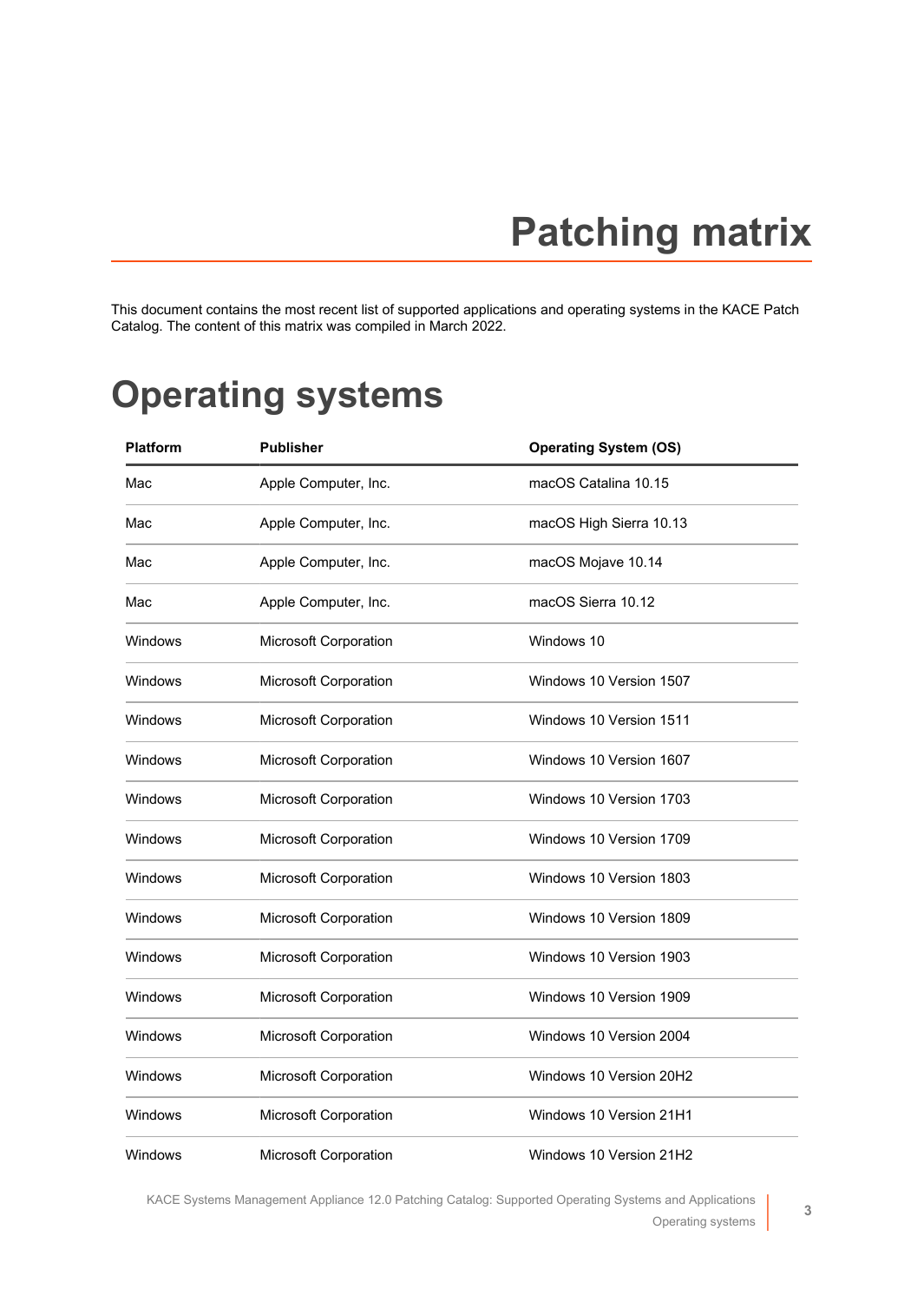| <b>Platform</b> | <b>Publisher</b>      | <b>Operating System (OS)</b>       |
|-----------------|-----------------------|------------------------------------|
| Windows         | Microsoft Corporation | Windows 11 Version 21H2            |
| Windows         | Microsoft Corporation | Windows 7                          |
| Windows         | Microsoft Corporation | Windows 7 Embedded Standard        |
| Windows         | Microsoft Corporation | Windows 7 Embedded Standard SP1    |
| Windows         | Microsoft Corporation | Windows 7 SP1                      |
| Windows         | Microsoft Corporation | Windows 8                          |
| Windows         | Microsoft Corporation | Windows 8.1                        |
| Windows         | Microsoft Corporation | Windows Server 2008 R2             |
| Windows         | Microsoft Corporation | Windows Server 2008 R2 SP1         |
| Windows         | Microsoft Corporation | Windows Server 2012                |
| Windows         | Microsoft Corporation | Windows Server 2012 R2             |
| Windows         | Microsoft Corporation | Windows Server 2016                |
| Windows         | Microsoft Corporation | Windows Server 2019                |
| Windows         | Microsoft Corporation | Windows Server 2022                |
| Windows         | Microsoft Corporation | Windows Server Version 1709        |
| Windows         | Microsoft Corporation | <b>Windows Server Version 1803</b> |
| Windows         | Microsoft Corporation | <b>Windows Server Version 1903</b> |
| Windows         | Microsoft Corporation | <b>Windows Server Version 1909</b> |
| Windows         | Microsoft Corporation | <b>Windows Server Version 2004</b> |
| Windows         | Microsoft Corporation | Windows Server Version 20H2        |

## <span id="page-3-0"></span>**Applications**

| <b>Platform</b> | <b>Publisher</b>    | Application          |
|-----------------|---------------------|----------------------|
| Mac             | Adobe Systems, Inc. | Acrobat 2015 for Mac |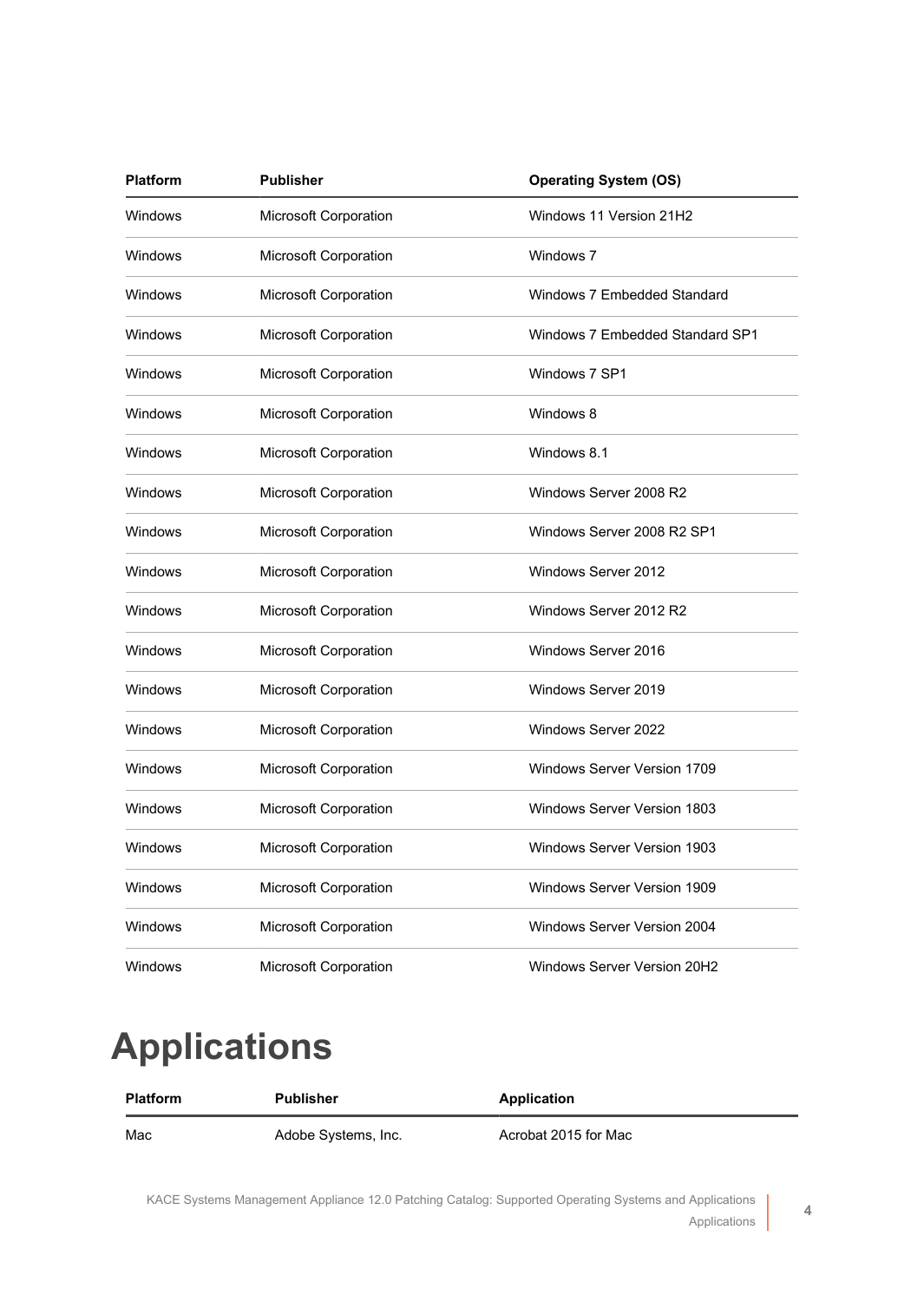| <b>Platform</b> | <b>Publisher</b>               | <b>Application</b>                         |
|-----------------|--------------------------------|--------------------------------------------|
| Mac             | Adobe Systems, Inc.            | Acrobat 2017 for Mac                       |
| Mac             | Adobe Systems, Inc.            | Acrobat 2020 for Mac                       |
| Mac             | Adobe Systems, Inc.            | Acrobat DC Continuous Track for Mac        |
| Mac             | Adobe Systems, Inc.            | Acrobat Reader DC Continuous Track for Mac |
| Mac             | Adobe Systems, Inc.            | Adobe AIR                                  |
| Mac             | Adobe Systems, Inc.            | Adobe Reader                               |
| Mac             | Adobe Systems, Inc.            | AdobeFlashPlayer                           |
| Mac             | AdoptOpenJDK                   | OpenJDK for Mac                            |
| Mac             | Amazon.com                     | Corretto for Mac                           |
| Mac             | Apple Computer, Inc.           | Command Line Tools for Xcode               |
| Mac             | Apple Computer, Inc.           | Device Support Update                      |
| Mac             | Apple Computer, Inc.           | <b>iTunes</b>                              |
| Mac             | Apple Computer, Inc.           | Pro Video Formats                          |
| Mac             | Apple Computer, Inc.           | Remote Desktop                             |
| Mac             | Apple Computer, Inc.           | Safari for macOS Catalina 10.15            |
| Mac             | Apple Computer, Inc.           | Safari for macOS High Sierra 10.13         |
| Mac             | Apple Computer, Inc.           | Safari for macOS Mojave 10.14              |
| Mac             | Apple Computer, Inc.           | Safari for macOS Sierra 10.12              |
| Mac             | Apple Computer, Inc.           | Safari Technology Preview                  |
| Mac             | Atlassian Software Systems Ltd | HipChat                                    |
| Mac             | <b>Audacity Team</b>           | Audacity for Mac                           |
| Mac             | Cisco Systems, Inc.            | Jabber for Mac                             |
| Mac             | Cisco Systems, Inc.            | Webex Meetings for Mac                     |
| Mac             | Citrix Systems, Inc.           | Citrix Workspace App for Mac               |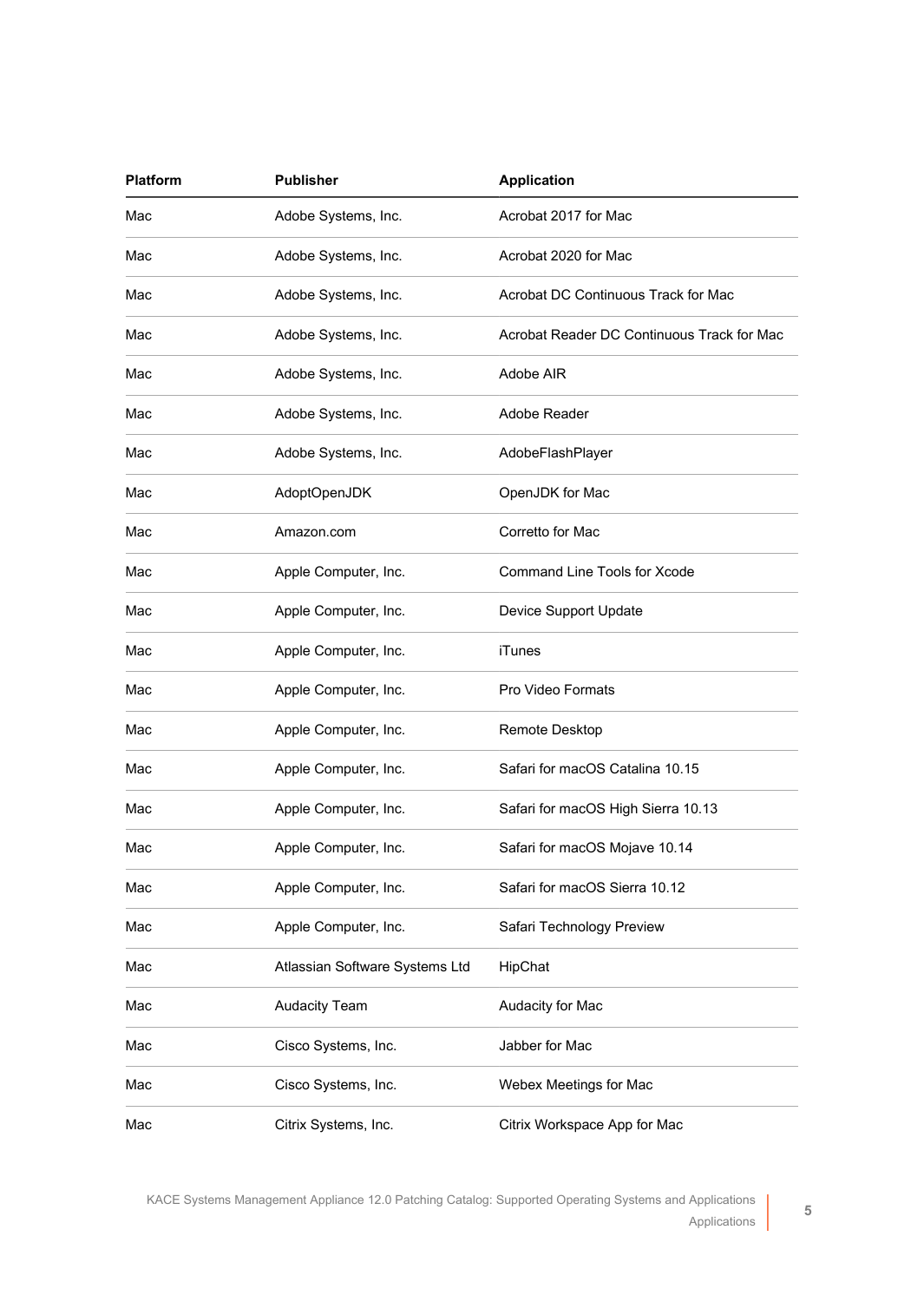| Platform | <b>Publisher</b>       | <b>Application</b>               |
|----------|------------------------|----------------------------------|
| Mac      | Dropbox, Inc.          | Dropbox for Mac                  |
| Mac      | EverNote Corporation   | Evernote for Mac                 |
| Mac      | <b>Fetch Softworks</b> | Fetch                            |
| Mac      | <b>Foxit Software</b>  | Foxit PDF Editor for Mac         |
| Mac      | Google                 | Google Chrome for Mac            |
| Mac      | Google                 | Google Earth for Mac             |
| Mac      | Google                 | Google Earth Pro for Mac         |
| Mac      | inkscape.org           | Inkscape                         |
| Mac      | iterate GmbH           | Cyberduck for Mac                |
| Mac      | Logitech, Inc.         | Options for Mac                  |
| Mac      | Microsoft Corporation  | Excel 2016 for Mac               |
| Mac      | Microsoft Corporation  | Excel 365/2019/2021 for Mac      |
| Mac      | Microsoft Corporation  | Microsoft AutoUpdate for Mac     |
| Mac      | Microsoft Corporation  | Microsoft Edge for Mac           |
| Mac      | Microsoft Corporation  | Office 2011 for Mac              |
| Mac      | Microsoft Corporation  | OneNote 2016 for Mac             |
| Mac      | Microsoft Corporation  | OneNote 365/2019/2021 for Mac    |
| Mac      | Microsoft Corporation  | Outlook 2016 for Mac             |
| Mac      | Microsoft Corporation  | Outlook 365/2019/2021 for Mac    |
| Mac      | Microsoft Corporation  | PowerPoint 2016 for Mac          |
| Mac      | Microsoft Corporation  | PowerPoint 365/2019/2021 for Mac |
| Mac      | Microsoft Corporation  | Skype for Business on Mac        |
| Mac      | Microsoft Corporation  | Skype for Mac                    |
| Mac      | Microsoft Corporation  | Word 2016 for Mac                |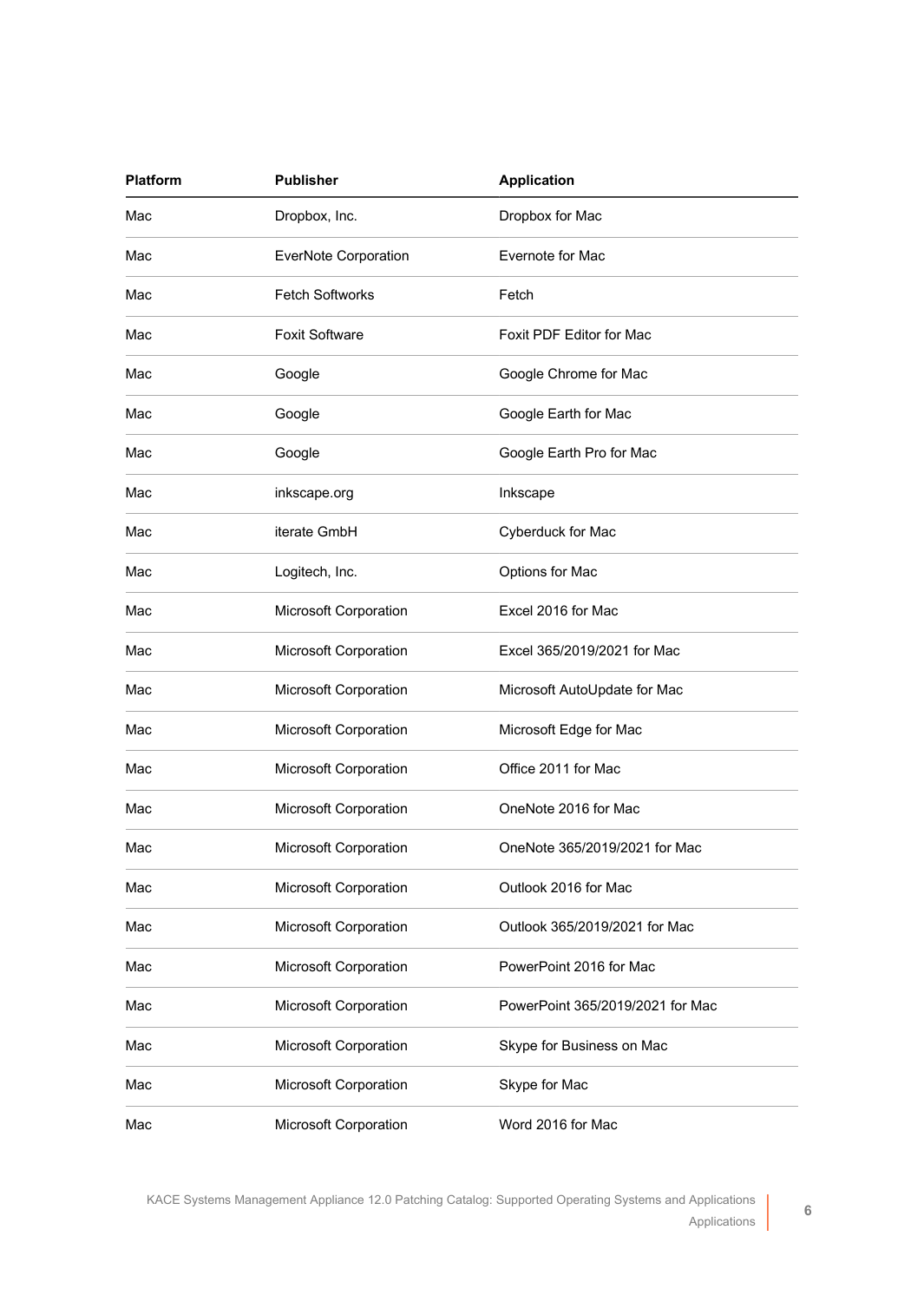| <b>Platform</b> | <b>Publisher</b>                | <b>Application</b>                   |
|-----------------|---------------------------------|--------------------------------------|
| Mac             | Microsoft Corporation           | Word 365/2019/2021 for Mac           |
| Mac             | Mozilla                         | Firefox for Mac                      |
| Mac             | Mozilla                         | Thunderbird for Mac                  |
| Mac             | Opera Software ASA              | Opera for Mac                        |
| Mac             | Oracle Corporation              | JRE 8.x                              |
| Mac             | Python Software Foundation      | Python 3 for Mac                     |
| Mac             | RingCentral, Inc.               | RingCentral Meetings for Mac         |
| Mac             | RingCentral, Inc.               | RingCentralApp for Mac               |
| Mac             | Slack Technologies              | Slack for Mac                        |
| Mac             | TeamViewer GmbH                 | TeamViewer for Mac                   |
| Mac             | <b>TechSmith Corporation</b>    | TechSmith Camtasia for Mac           |
| Mac             | <b>TechSmith Corporation</b>    | TechSmith Snagit for Mac             |
| Mac             | The Apache Software Foundation  | OpenOffice for Mac                   |
| Mac             | The Document Foundation         | LibreOffice for Mac                  |
| Mac             | The GIMP developer community    | GIMP for Mac                         |
| Mac             | <b>VideoLAN Team</b>            | VLC Media Player for Mac             |
| Mac             | VMWare, Inc.                    | <b>VMware Fusion</b>                 |
| Mac             | VMWare, Inc.                    | <b>VMware Horizon Client for Mac</b> |
| Mac             | VMWare, Inc.                    | <b>VMware Tools for Mac</b>          |
| Mac             | Wireshark Foundation            | Wireshark for Mac                    |
| Mac             | Zoom Video Communications, Inc. | Zoom Meetings for Mac                |
| Windows         | Adobe Systems, Inc.             | Acrobat 2015                         |
| Windows         | Adobe Systems, Inc.             | Acrobat 2017                         |
| Windows         | Adobe Systems, Inc.             | Acrobat 2020                         |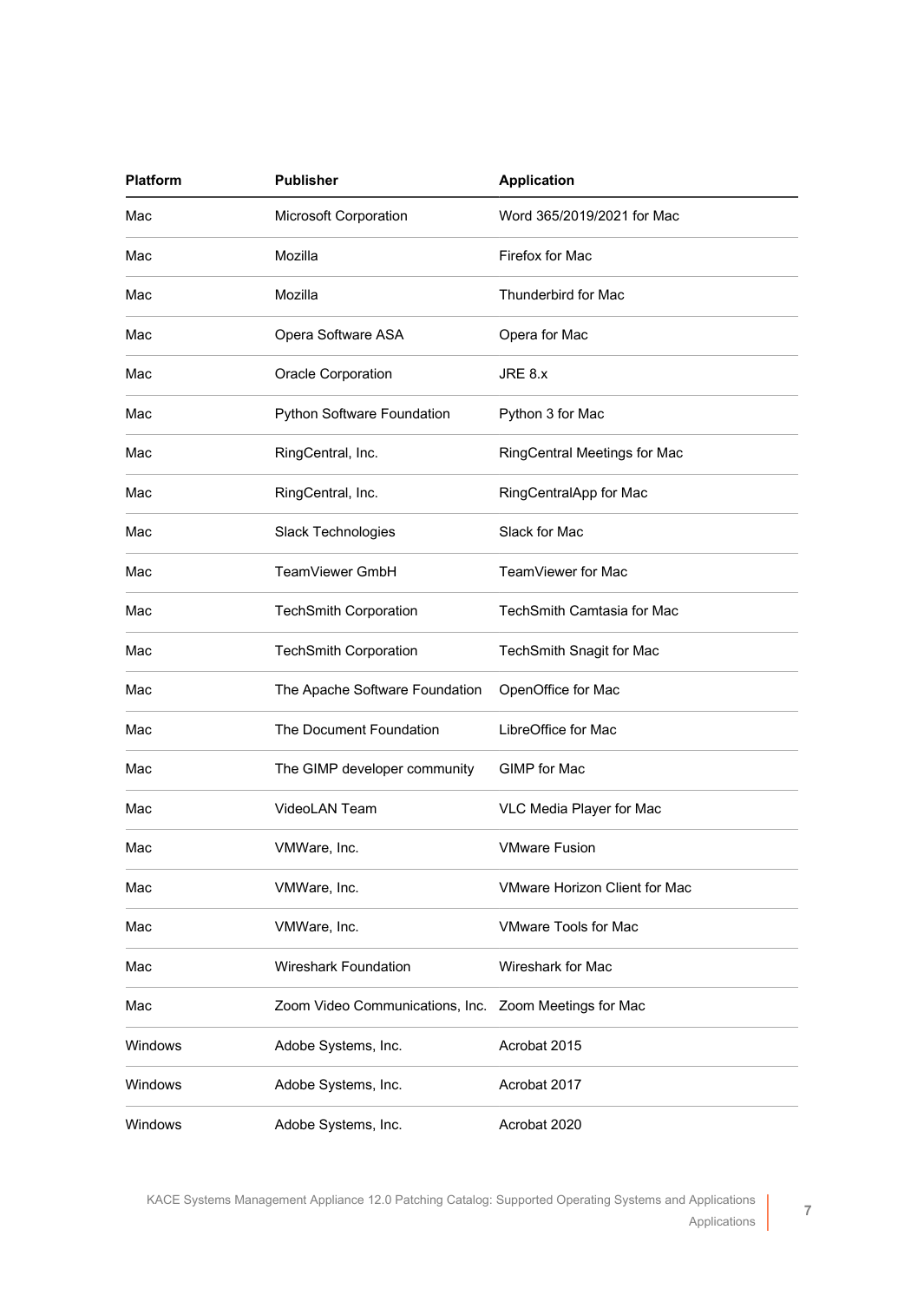| <b>Platform</b> | <b>Publisher</b>     | <b>Application</b>                 |
|-----------------|----------------------|------------------------------------|
| Windows         | Adobe Systems, Inc.  | <b>Acrobat DC Continuous Track</b> |
| Windows         | Adobe Systems, Inc.  | Acrobat Reader 2015                |
| Windows         | Adobe Systems, Inc.  | Acrobat Reader 2017                |
| Windows         | Adobe Systems, Inc.  | Acrobat Reader 2020                |
| Windows         | Adobe Systems, Inc.  | Acrobat Reader DC Continuous Track |
| Windows         | Adobe Systems, Inc.  | Acrobat X                          |
| Windows         | Adobe Systems, Inc.  | Acrobat XI                         |
| Windows         | Adobe Systems, Inc.  | Adobe AIR                          |
| Windows         | Adobe Systems, Inc.  | Adobe Flash Player                 |
| Windows         | Adobe Systems, Inc.  | Adobe Reader X                     |
| Windows         | Adobe Systems, Inc.  | Adobe Reader XI                    |
| Windows         | AdoptOpenJDK         | OpenJDK                            |
| Windows         | AdoptOpenJDK         | OpenJDK JRE                        |
| Windows         | Altova, Inc.         | DatabaseSpy 2019 Enterprise        |
| Windows         | Altova, Inc.         | DatabaseSpy 2019 Professional      |
| Windows         | Altova, Inc.         | DiffDog Enterprise                 |
| Windows         | Altova, Inc.         | DiffDog Professional               |
| Windows         | Amazon.com           | Corretto                           |
| Windows         | Apple Computer, Inc. | iCloud                             |
| Windows         | Apple Computer, Inc. | <b>iTunes</b>                      |
| Windows         | <b>Audacity Team</b> | Audacity                           |
| Windows         | Autodesk, Inc.       | AutoCAD                            |
| Windows         | Autodesk, Inc.       | AutoCAD Architecture               |
| Windows         | Autodesk, Inc.       | AutoCAD Civil 3D                   |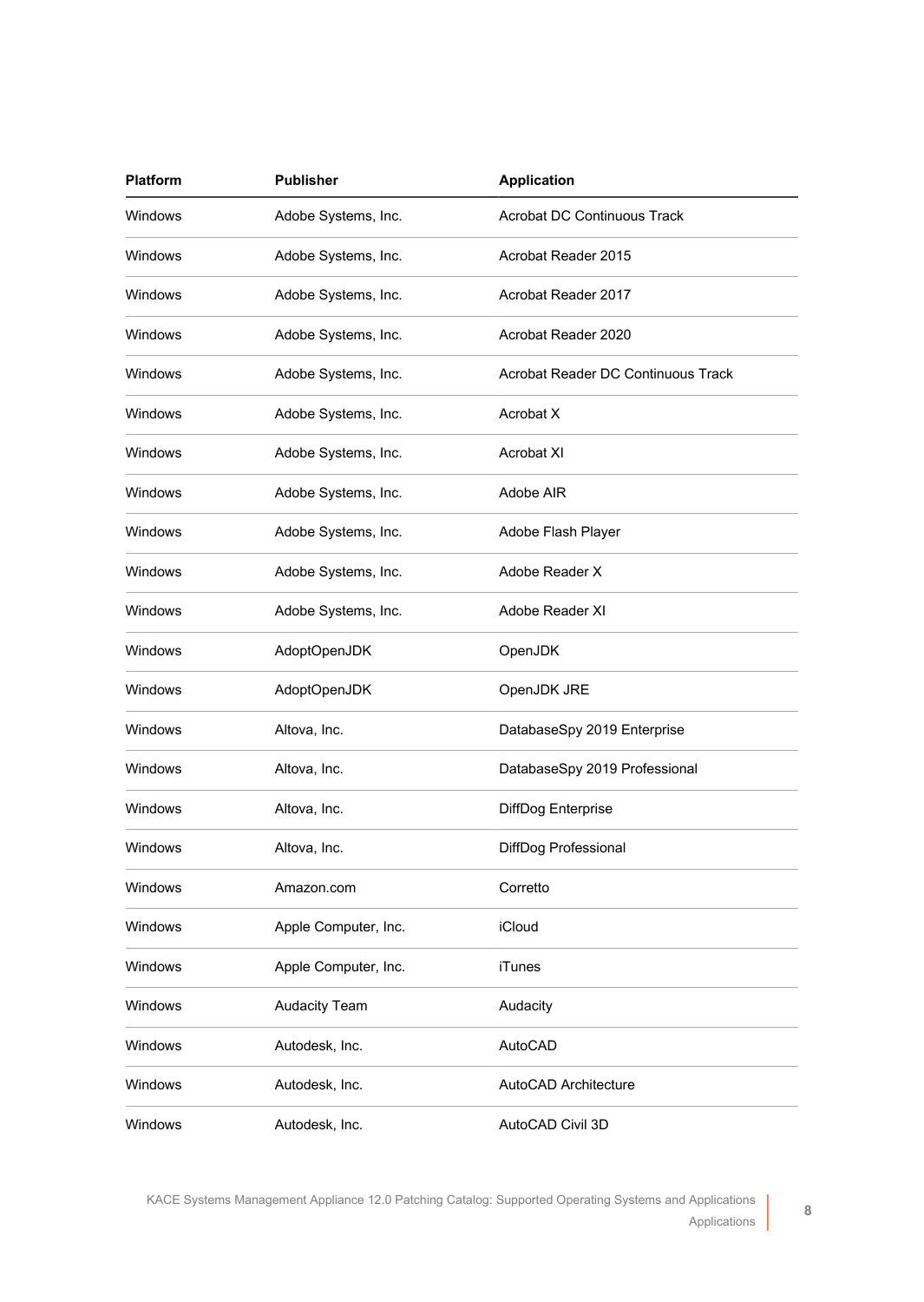| <b>Platform</b> | <b>Publisher</b> | <b>Application</b>                      |
|-----------------|------------------|-----------------------------------------|
| Windows         | Autodesk, Inc.   | <b>AutoCAD Electrical</b>               |
| Windows         | Autodesk, Inc.   | AutoCAD LT                              |
| Windows         | Autodesk, Inc.   | AutoCAD Map 3D                          |
| Windows         | Autodesk, Inc.   | AutoCAD Mechanical                      |
| <b>Windows</b>  | Autodesk, Inc.   | AutoCAD MEP                             |
| Windows         | Autodesk, Inc.   | AutoCAD Plant 3D                        |
| <b>Windows</b>  | Autodesk, Inc.   | AutoCAD PnID                            |
| Windows         | Autodesk, Inc.   | AutoCAD Structural Detailing            |
| <b>Windows</b>  | Autodesk, Inc.   | AutoCAD Utility Design                  |
| Windows         | Autodesk, Inc.   | Autodesk 3ds Max                        |
| Windows         | Autodesk, Inc.   | Autodesk 3ds Max Design                 |
| Windows         | Autodesk, Inc.   | Autodesk Advance Steel                  |
| Windows         | Autodesk, Inc.   | Autodesk Alias                          |
| Windows         | Autodesk, Inc.   | Autodesk Alias SpeedForm                |
| Windows         | Autodesk, Inc.   | Autodesk CFD                            |
| Windows         | Autodesk, Inc.   | Autodesk Design Review                  |
| Windows         | Autodesk, Inc.   | Autodesk Fabrication CADmep             |
| Windows         | Autodesk, Inc.   | <b>Autodesk Fabrication CAMduct</b>     |
| Windows         | Autodesk, Inc.   | <b>Autodesk Fabrication ESTmep</b>      |
| Windows         | Autodesk, Inc.   | <b>Autodesk Fabrication RemoteEntry</b> |
| Windows         | Autodesk, Inc.   | <b>Autodesk Fabrication Tracker</b>     |
| Windows         | Autodesk, Inc.   | Autodesk Factory Design Utilities       |
| Windows         | Autodesk, Inc.   | Autodesk Helius PFA                     |
| Windows         | Autodesk, Inc.   | Autodesk Infraworks                     |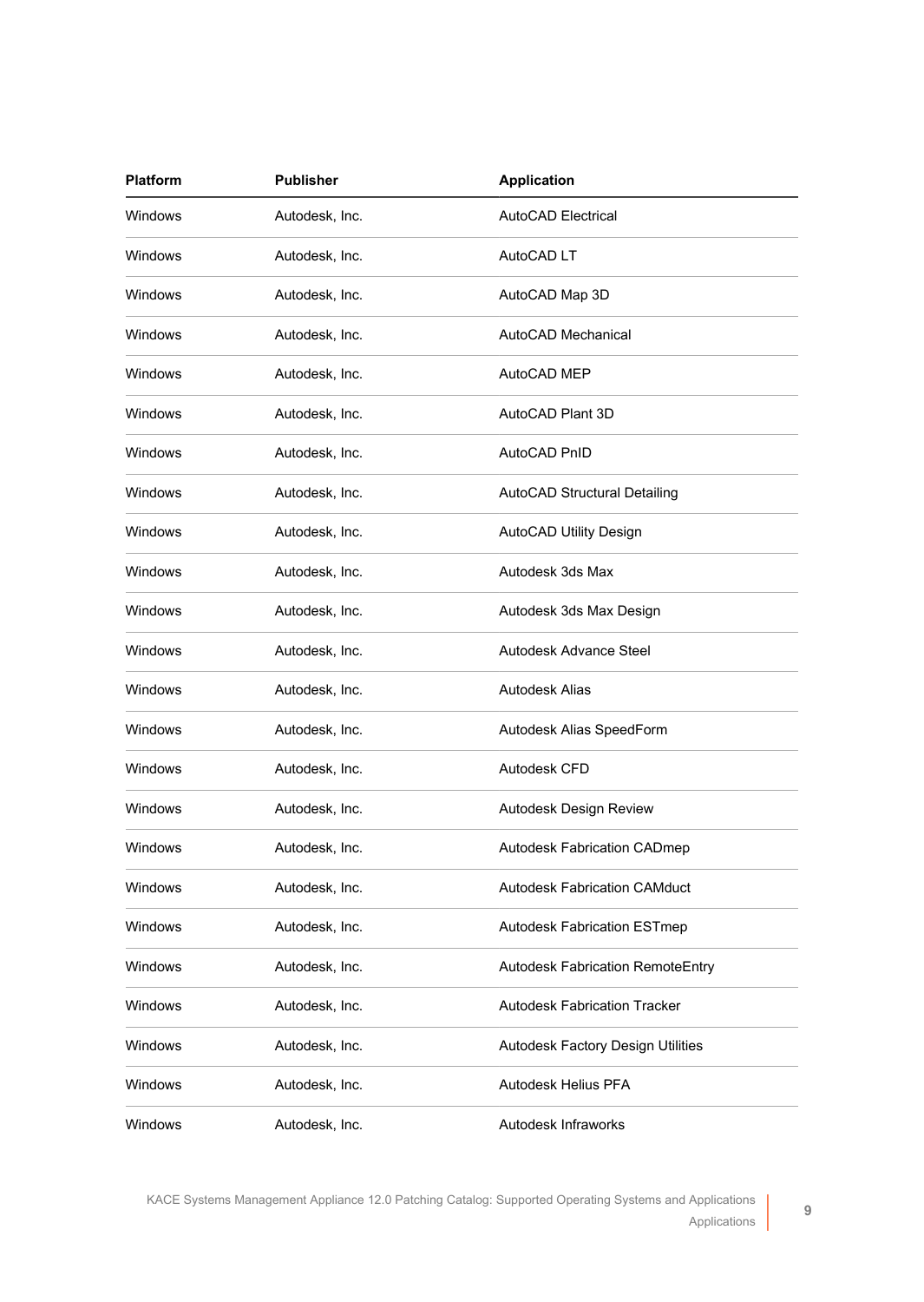| <b>Platform</b> | <b>Publisher</b> | <b>Application</b>                    |
|-----------------|------------------|---------------------------------------|
| Windows         | Autodesk, Inc.   | Autodesk Inventor                     |
| Windows         | Autodesk, Inc.   | Autodesk Inventor LT                  |
| Windows         | Autodesk, Inc.   | Autodesk Inventor Publisher           |
| Windows         | Autodesk, Inc.   | Autodesk Licensing Service            |
| <b>Windows</b>  | Autodesk, Inc.   | Autodesk Maya                         |
| Windows         | Autodesk, Inc.   | Autodesk Maya LT                      |
| <b>Windows</b>  | Autodesk, Inc.   | <b>Autodesk Moldflow Adviser</b>      |
| Windows         | Autodesk, Inc.   | Autodesk Moldflow Design              |
| <b>Windows</b>  | Autodesk, Inc.   | <b>Autodesk Moldflow Flex</b>         |
| Windows         | Autodesk, Inc.   | Autodesk Moldflow Insight             |
| Windows         | Autodesk, Inc.   | Autodesk MotionBuilder                |
| Windows         | Autodesk, Inc.   | Autodesk Mudbox                       |
| Windows         | Autodesk, Inc.   | Autodesk Nastran                      |
| Windows         | Autodesk, Inc.   | Autodesk Nastran In-CAD               |
| Windows         | Autodesk, Inc.   | <b>Autodesk Navisworks</b>            |
| Windows         | Autodesk, Inc.   | Autodesk Recap                        |
| Windows         | Autodesk, Inc.   | Autodesk Recap Photo                  |
| Windows         | Autodesk, Inc.   | Autodesk Revit                        |
| Windows         | Autodesk, Inc.   | Autodesk Revit LT                     |
| Windows         | Autodesk, Inc.   | Autodesk Robot Structural Analysis    |
| Windows         | Autodesk, Inc.   | Autodesk Showcase                     |
| Windows         | Autodesk, Inc.   | <b>Autodesk Simulation Mechanical</b> |
| Windows         | Autodesk, Inc.   | Autodesk Sketchbook                   |
| Windows         | Autodesk, Inc.   | Autodesk Structural Bridge Design     |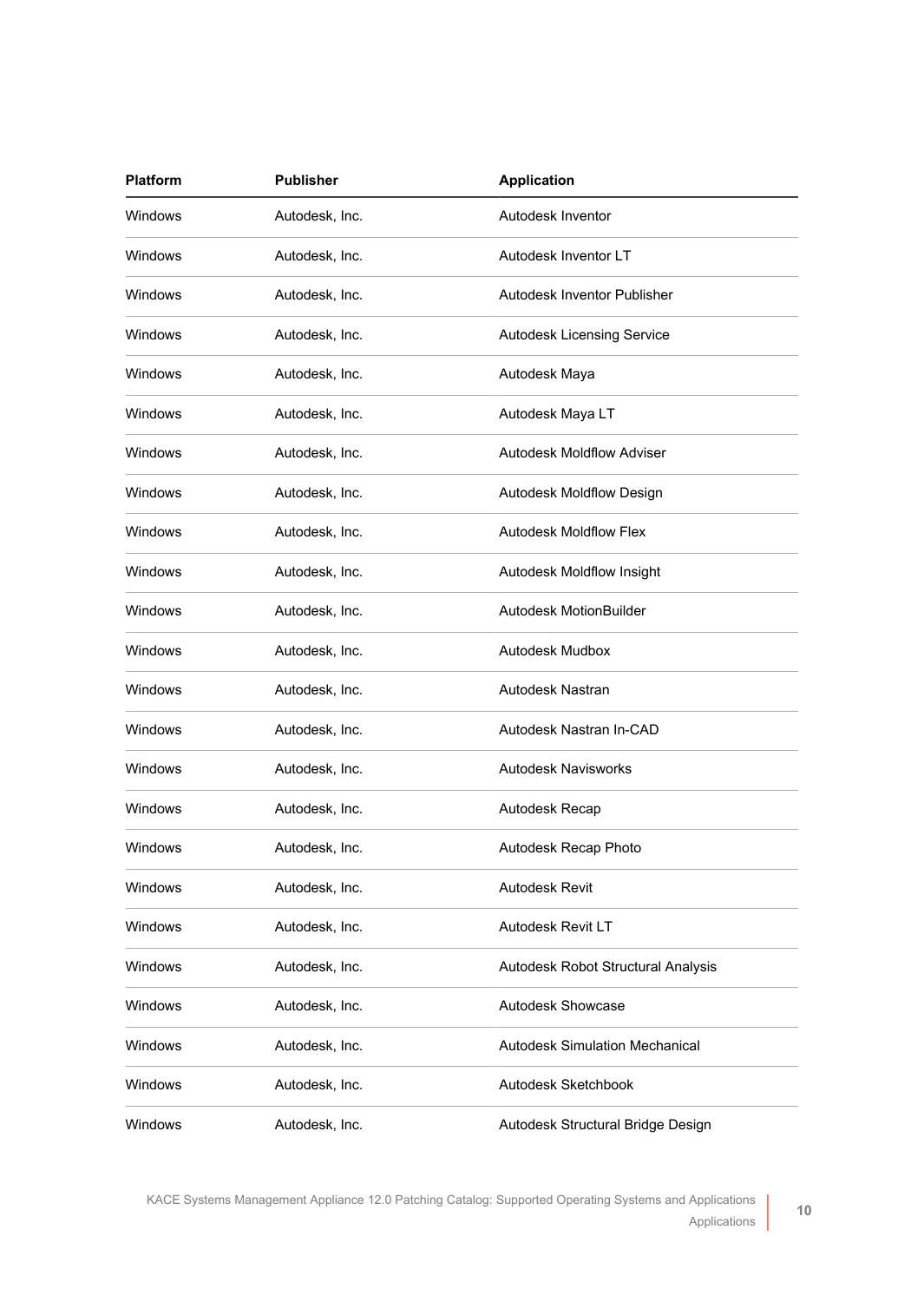| <b>Platform</b> | <b>Publisher</b>          | <b>Application</b>                      |
|-----------------|---------------------------|-----------------------------------------|
| Windows         | Autodesk, Inc.            | Autodesk Vault                          |
| Windows         | Autodesk, Inc.            | Autodesk VRED                           |
| Windows         | Autodesk, Inc.            | SHP Import/Export Utility               |
| Windows         | <b>Bitvise</b>            | <b>SSH Client</b>                       |
| Windows         | <b>Bitvise</b>            | <b>SSH Server</b>                       |
| Windows         | Box Inc.                  | Box Sync                                |
| <b>Windows</b>  | <b>CADSoftTools</b>       | <b>ABViewer</b>                         |
| Windows         | <b>CADSoftTools</b>       | ABViewer 11.x                           |
| Windows         | <b>CADSoftTools</b>       | ABViewer 12.x                           |
| <b>Windows</b>  | Canneverbe Limited        | CDBurnerXP                              |
| <b>Windows</b>  | Cisco Systems, Inc.       | Jabber                                  |
| <b>Windows</b>  | Cisco Systems, Inc.       | <b>Webex Meetings</b>                   |
| <b>Windows</b>  | Citrix Systems, Inc.      | <b>Citrix Receiver for Windows LTSR</b> |
| Windows         | Citrix Systems, Inc.      | Citrix Workspace App                    |
| Windows         | Citrix Systems, Inc.      | Citrix Workspace App LTSR               |
| Windows         | Corel Corporation         | MindManager                             |
| Windows         | <b>Corel Corporation</b>  | WinZip                                  |
| Windows         | Corel Corporation         | WinZip Courier                          |
| Windows         | Dominik Reichl            | KeePass Password Safe 1.x               |
| Windows         | Dominik Reichl            | KeePass Password Safe 2.x               |
| Windows         | Don HO                    | Notepad++                               |
| Windows         | dotPDN LLC                | Paint.NET                               |
| Windows         | Dropbox, Inc.             | Dropbox                                 |
| Windows         | <b>Eclipse Foundation</b> | Temurin JDK                             |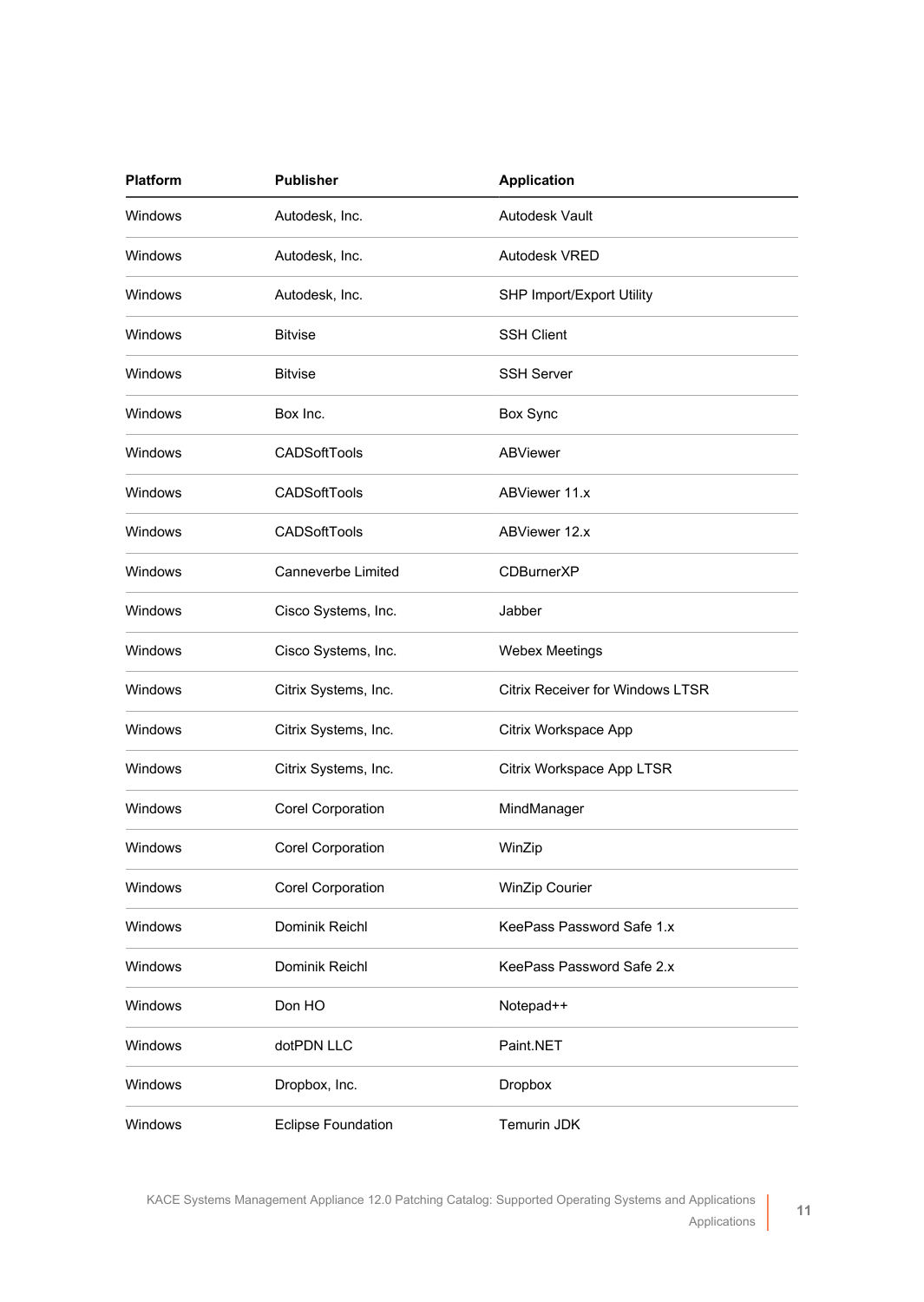| <b>Platform</b> | <b>Publisher</b>            | <b>Application</b>      |  |
|-----------------|-----------------------------|-------------------------|--|
| Windows         | <b>Eclipse Foundation</b>   | Temurin JRE             |  |
| <b>Windows</b>  | <b>EverNote Corporation</b> | EverNote                |  |
| <b>Windows</b>  | Formlabs                    | PreForm                 |  |
| Windows         | <b>Foxit Software</b>       | <b>Foxit PDF Editor</b> |  |
| <b>Windows</b>  | <b>Foxit Software</b>       | Foxit PDF Reader        |  |
| <b>Windows</b>  | <b>Foxit Software</b>       | PhantomPDF 8.x Business |  |
| Windows         | <b>Foxit Software</b>       | PhantomPDF 8.x Standard |  |
| Windows         | GlavSoft LLC.               | TightVNC                |  |
| Windows         | Google                      | Google Chrome           |  |
| Windows         | Google                      | Google Earth 7.x        |  |
| Windows         | Google                      | Google Earth Pro        |  |
| Windows         | <b>IBM Corporation</b>      | Semeru Runtime JDK      |  |
| <b>Windows</b>  | IBM Corporation             | Semeru Runtime JRE      |  |
| Windows         | Igor Pavlov                 | 7-Zip                   |  |
| Windows         | inkscape.org                | Inkscape                |  |
| Windows         | inkscape.org                | Inkscape 0.48           |  |
| Windows         | iterate GmbH                | Cyberduck               |  |
| Windows         | Logitech, Inc.              | <b>Gaming Software</b>  |  |
| Windows         | Logitech, Inc.              | Options                 |  |
| Windows         | Logitech, Inc.              | Presentation            |  |
| Windows         | Logitech, Inc.              | Sync                    |  |
| Windows         | LogMeln, Inc.               | GoToMeeting 8.x         |  |
| Windows         | LogMeln, Inc.               | join.me 3.x             |  |
| Windows         | Martin Prikryl              | WinSCP                  |  |

**12**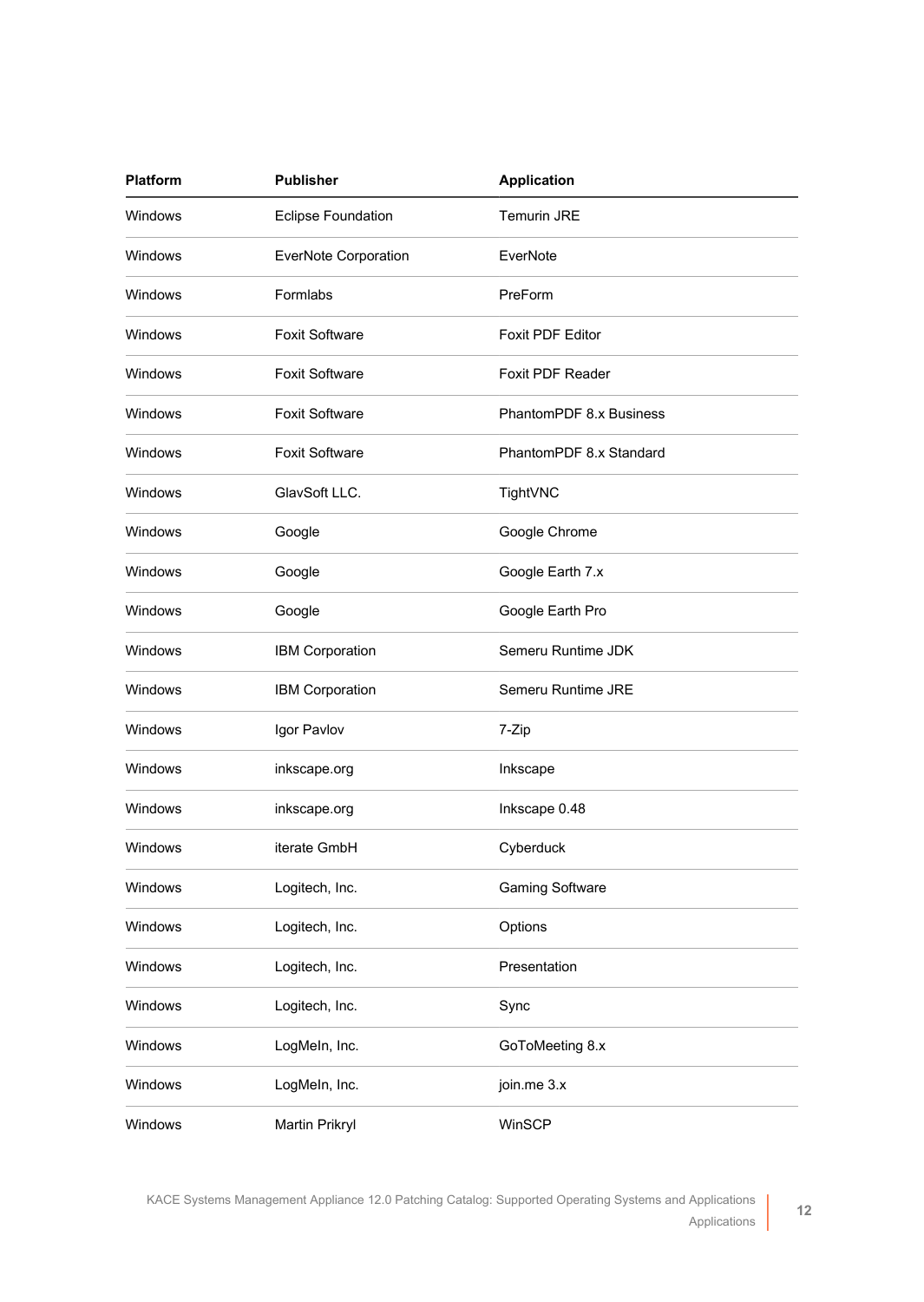| <b>Platform</b> | <b>Publisher</b>      | <b>Application</b>                                                   |
|-----------------|-----------------------|----------------------------------------------------------------------|
| Windows         | Microsoft Corporation | .NET Framework Language Packs for<br>Windows 7                       |
| Windows         | Microsoft Corporation | Azure File Sync agent for Windows Server<br>2012 R2                  |
| Windows         | Microsoft Corporation | Azure File Sync agent for Windows Server<br>2016                     |
| Windows         | Microsoft Corporation | Azure File Sync agent for Windows Server<br>2019                     |
| Windows         | Microsoft Corporation | Azure File Sync agent for Windows Server<br>2022                     |
| Windows         | Microsoft Corporation | BizTalk Server 2013                                                  |
| Windows         | Microsoft Corporation | Definition Update for Windows Defender                               |
| Windows         | Microsoft Corporation | Exchange Server 2010                                                 |
| Windows         | Microsoft Corporation | Exchange Server 2013                                                 |
| Windows         | Microsoft Corporation | Exchange Server 2016                                                 |
| Windows         | Microsoft Corporation | Exchange Server 2019                                                 |
| Windows         | Microsoft Corporation | Malicious Software Removal Tool for Windows<br>10                    |
| Windows         | Microsoft Corporation | Malicious Software Removal Tool for Windows<br>11                    |
| Windows         | Microsoft Corporation | Malicious Software Removal Tool for Windows                          |
| Windows         | Microsoft Corporation | Malicious Software Removal Tool for Windows<br>8.1                   |
| Windows         | Microsoft Corporation | Malicious Software Removal Tool for Windows<br>Server (SAC)          |
| Windows         | Microsoft Corporation | Malicious Software Removal Tool for Windows<br><b>Server 2008 R2</b> |
| Windows         | Microsoft Corporation | Malicious Software Removal Tool for Windows<br>Server 2012           |
| Windows         | Microsoft Corporation | Malicious Software Removal Tool for Windows<br>Server 2012 R2        |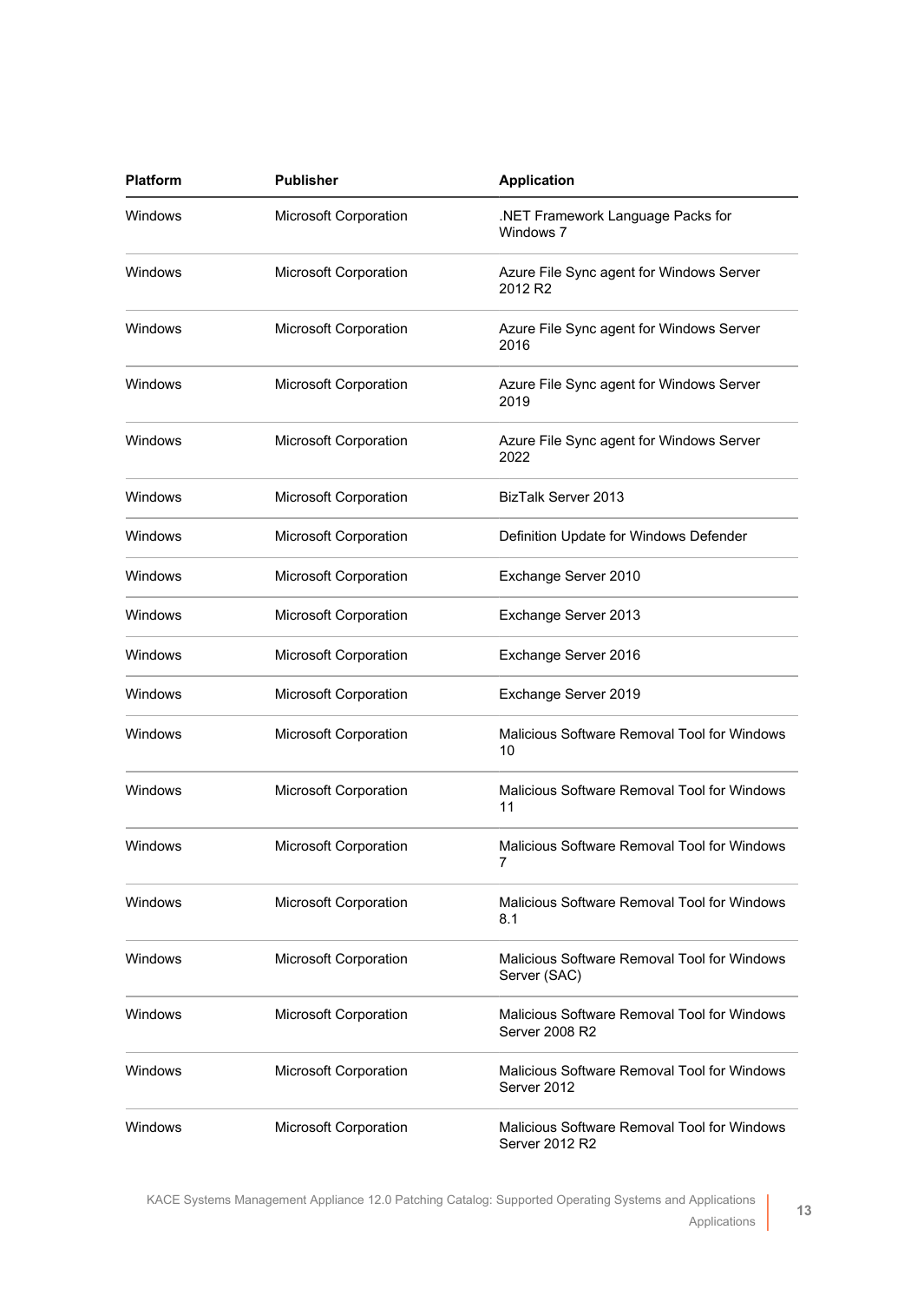| <b>Platform</b> | <b>Publisher</b>             | <b>Application</b>                                                       |
|-----------------|------------------------------|--------------------------------------------------------------------------|
| Windows         | Microsoft Corporation        | Malicious Software Removal Tool for Windows<br>Server 2016               |
| Windows         | Microsoft Corporation        | Malicious Software Removal Tool for Windows<br>Server 2019               |
| Windows         | Microsoft Corporation        | Microsoft .NET 5.0 Client                                                |
| Windows         | <b>Microsoft Corporation</b> | Microsoft .NET 5.0 Server                                                |
| Windows         | Microsoft Corporation        | Microsoft .NET 6.0 Client                                                |
| Windows         | Microsoft Corporation        | Microsoft .NET 6.0 Server                                                |
| Windows         | <b>Microsoft Corporation</b> | Microsoft .NET Core 2.1 Client                                           |
| Windows         | Microsoft Corporation        | Microsoft .NET Core 2.1 Server                                           |
| Windows         | Microsoft Corporation        | Microsoft .NET Core 3.1 Client                                           |
| Windows         | <b>Microsoft Corporation</b> | Microsoft .NET Core 3.1 Server                                           |
| Windows         | Microsoft Corporation        | Microsoft Azure Information Protection Unified<br><b>Labeling Client</b> |
| Windows         | Microsoft Corporation        | Microsoft Defender for Endpoint                                          |
| Windows         | Microsoft Corporation        | Microsoft Dynamics CRM 2011                                              |
| Windows         | Microsoft Corporation        | Microsoft Dynamics CRM 2011 SHS                                          |
| Windows         | Microsoft Corporation        | Microsoft Dynamics CRM 2013                                              |
| Windows         | Microsoft Corporation        | Microsoft Dynamics CRM 2015                                              |
| Windows         | Microsoft Corporation        | Microsoft Dynamics CRM 2016                                              |
| Windows         | Microsoft Corporation        | Microsoft Dynamics CRM 2016 SHS                                          |
| Windows         | Microsoft Corporation        | Microsoft Edge                                                           |
| Windows         | Microsoft Corporation        | Microsoft Lync 2010                                                      |
| Windows         | Microsoft Corporation        | Microsoft Lync Server 2010                                               |
| Windows         | Microsoft Corporation        | Microsoft Lync Server 2013                                               |
| Windows         | Microsoft Corporation        | Microsoft SQL Server 2014                                                |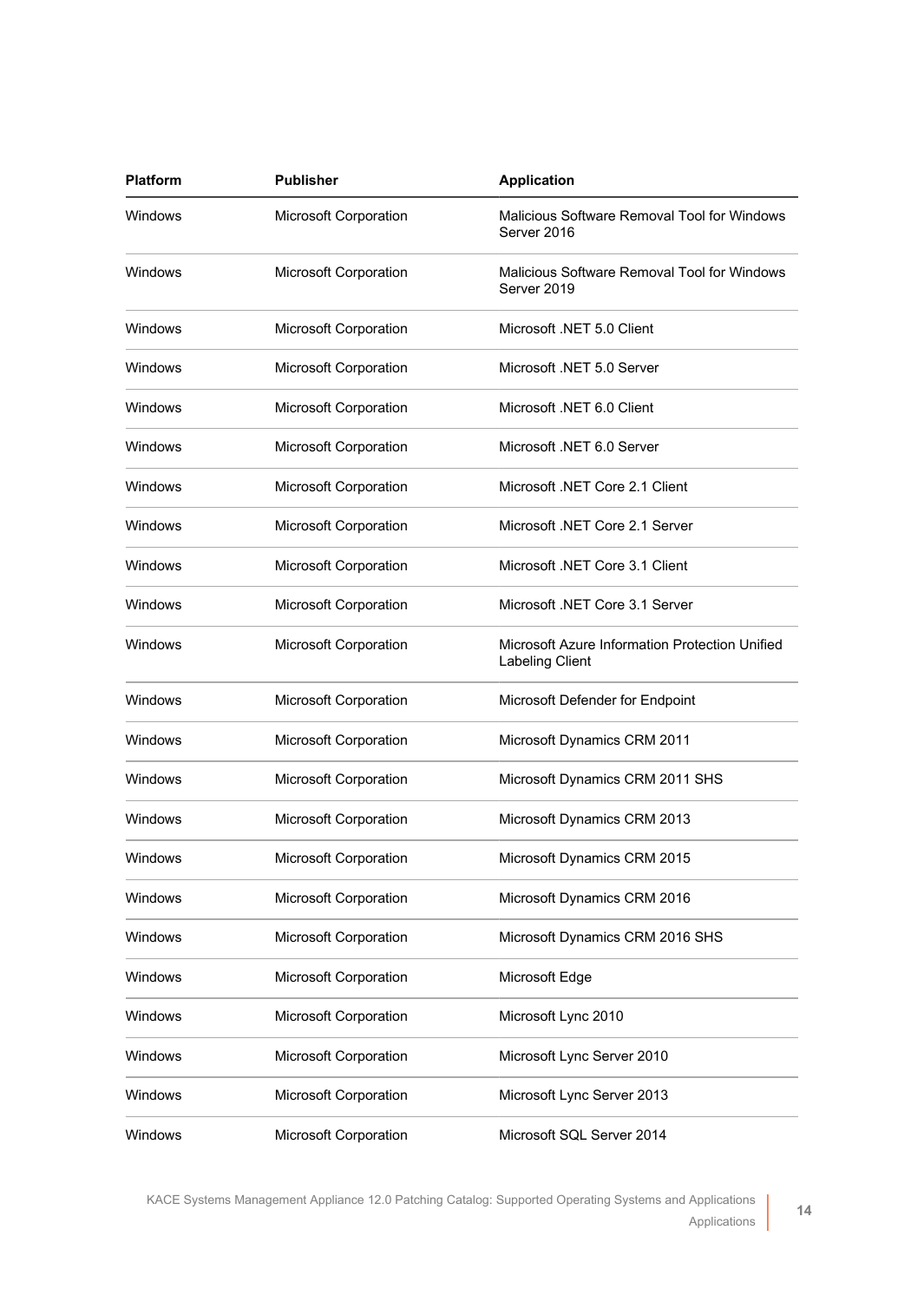| <b>Platform</b> | <b>Publisher</b>      | <b>Application</b>                              |
|-----------------|-----------------------|-------------------------------------------------|
| Windows         | Microsoft Corporation | Microsoft SQL Server 2016                       |
| Windows         | Microsoft Corporation | Microsoft SQL Server 2017                       |
| Windows         | Microsoft Corporation | Microsoft SQL Server 2019                       |
| Windows         | Microsoft Corporation | Microsoft SQL Server Management Studio v18      |
| Windows         | Microsoft Corporation | Office 2010                                     |
| Windows         | Microsoft Corporation | Office 2010 Server                              |
| Windows         | Microsoft Corporation | Office 2013                                     |
| Windows         | Microsoft Corporation | Office 2013 Server                              |
| Windows         | Microsoft Corporation | Office 2016                                     |
| Windows         | Microsoft Corporation | Office 2016 Server                              |
| Windows         | Microsoft Corporation | Office 2019 Server                              |
| Windows         | Microsoft Corporation | Office Click-To-Run                             |
| Windows         | Microsoft Corporation | <b>Office Online Server</b>                     |
| Windows         | Microsoft Corporation | Power BI Desktop                                |
| Windows         | Microsoft Corporation | Power BI Desktop RS                             |
| Windows         | Microsoft Corporation | Power BI Report Server                          |
| Windows         | Microsoft Corporation | <b>Report Builder</b>                           |
| <b>Windows</b>  | Microsoft Corporation | Silverlight                                     |
| Windows         | Microsoft Corporation | Skype                                           |
| Windows         | Microsoft Corporation | Skype for Business Server 2015                  |
| Windows         | Microsoft Corporation | System Center 2012 - App Controller             |
| Windows         | Microsoft Corporation | System Center 2012 - Operations Manager         |
| Windows         | Microsoft Corporation | System Center 2012 - Orchestrator               |
| Windows         | Microsoft Corporation | System Center 2012 - Virtual Machine<br>Manager |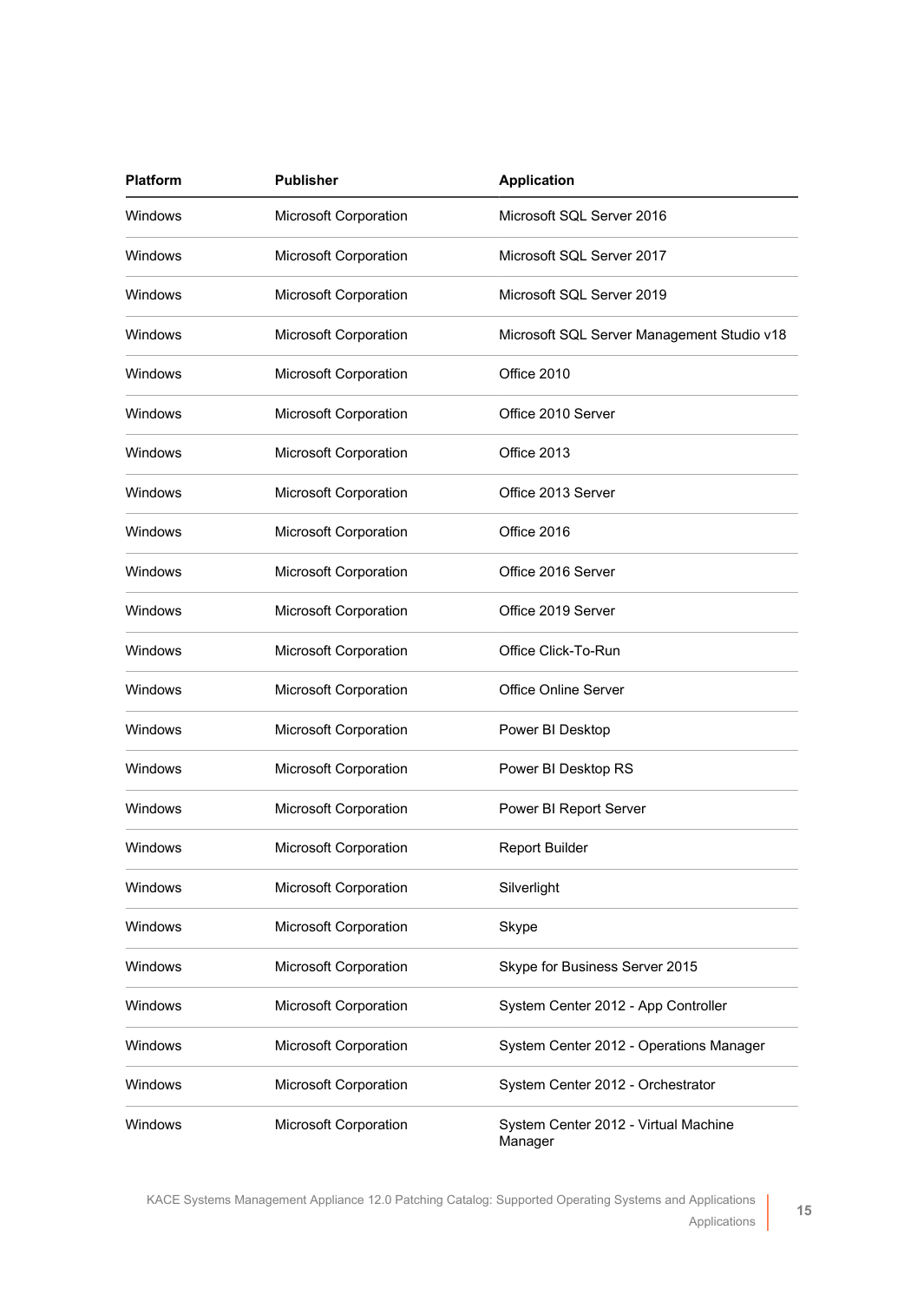| Platform | <b>Publisher</b>      | <b>Application</b>                                  |
|----------|-----------------------|-----------------------------------------------------|
| Windows  | Microsoft Corporation | System Center 2012 R2 - Operations Manager          |
| Windows  | Microsoft Corporation | System Center 2012 R2 - Orchestrator                |
| Windows  | Microsoft Corporation | System Center 2012 R2 - Virtual Machine<br>Manager  |
| Windows  | Microsoft Corporation | System Center 2012 SP1 - App Controller             |
| Windows  | Microsoft Corporation | System Center 2012 SP1 - Operation<br>Manager       |
| Windows  | Microsoft Corporation | System Center 2012 SP1 - Virtual Machine<br>Manager |
| Windows  | Microsoft Corporation | System Center 2016 - Data Protection<br>Manager     |
| Windows  | Microsoft Corporation | System Center 2016 - Operations Manager             |
| Windows  | Microsoft Corporation | System Center 2016 - Orchestrator                   |
| Windows  | Microsoft Corporation | System Center 2016 - Virtual Machine<br>Manager     |
| Windows  | Microsoft Corporation | System Center Operations Manager 1807               |
| Windows  | Microsoft Corporation | Visual C++ 2005                                     |
| Windows  | Microsoft Corporation | Visual C++ 2008                                     |
| Windows  | Microsoft Corporation | Visual C++ 2010                                     |
| Windows  | Microsoft Corporation | Visual Studio 2005                                  |
| Windows  | Microsoft Corporation | Visual Studio 2008                                  |
| Windows  | Microsoft Corporation | Visual Studio 2010                                  |
| Windows  | Microsoft Corporation | Visual Studio 2012                                  |
| Windows  | Microsoft Corporation | Visual Studio 2013                                  |
| Windows  | Microsoft Corporation | Visual Studio 2015                                  |
| Windows  | Microsoft Corporation | Visual Studio 2017                                  |
| Windows  | Microsoft Corporation | Visual Studio 2019                                  |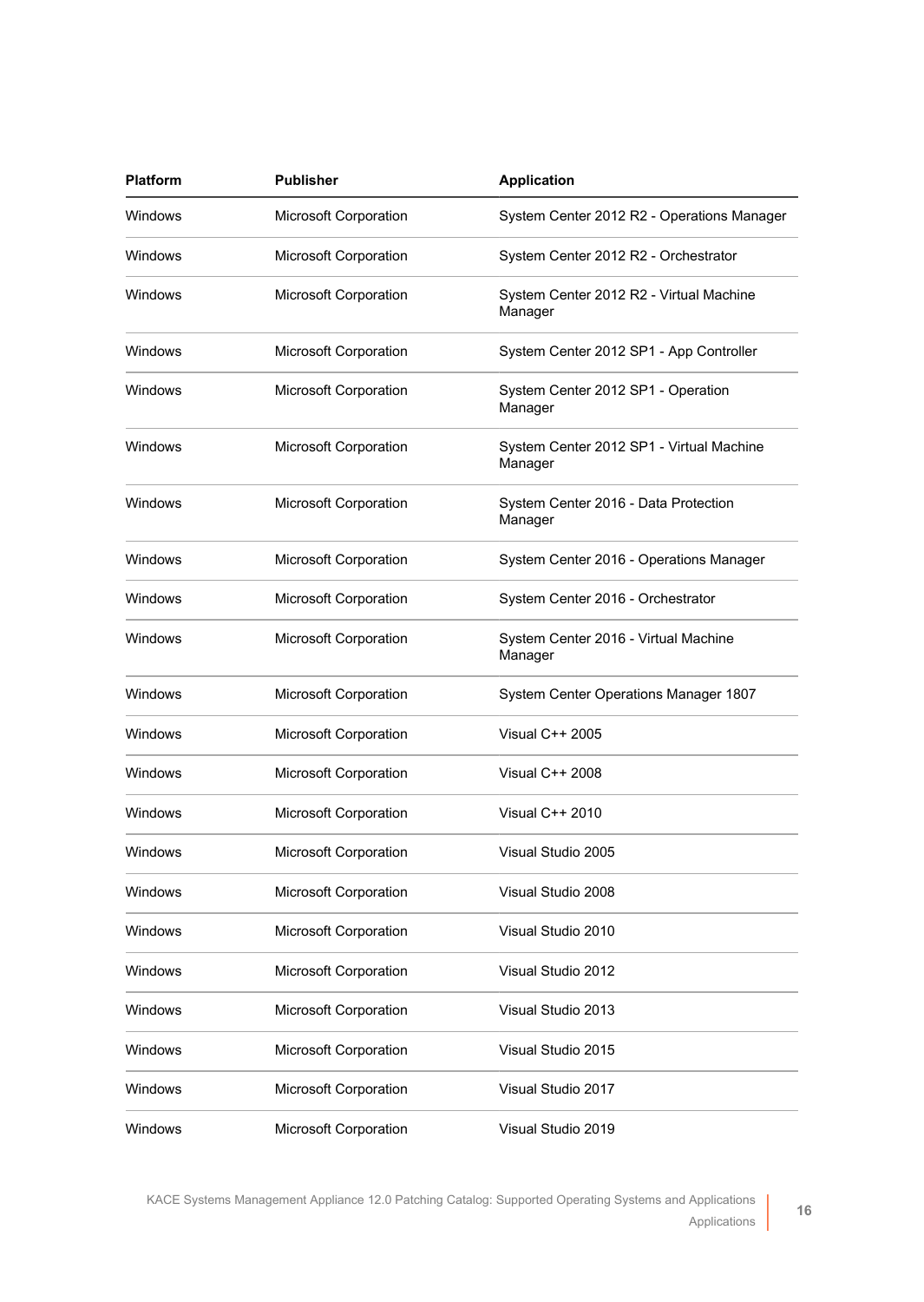| <b>Platform</b> | <b>Publisher</b>      | <b>Application</b>          |  |
|-----------------|-----------------------|-----------------------------|--|
| Windows         | Microsoft Corporation | Visual Studio 2022          |  |
| <b>Windows</b>  | Mozilla               | Firefox                     |  |
| <b>Windows</b>  | Mozilla               | <b>Firefox ESR</b>          |  |
| Windows         | Mozilla               | Thunderbird                 |  |
| <b>Windows</b>  | OpenJS Foundation     | Node.js                     |  |
| <b>Windows</b>  | Opera Software ASA    | Opera                       |  |
| <b>Windows</b>  | Oracle Corporation    | <b>JDK 11.x</b>             |  |
| Windows         | Oracle Corporation    | JDK 8.x                     |  |
| Windows         | Oracle Corporation    | JRE 8.x                     |  |
| Windows         | Oracle Corporation    | VirtualBox 5.x              |  |
| Windows         | Oracle Corporation    | VirtualBox 6.x              |  |
| Windows         | pdfforge GmbH         | PDFCreator                  |  |
| <b>Windows</b>  | Piriform Ltd          | CCleaner                    |  |
| Windows         | Piriform Ltd          | Defraggler                  |  |
| Windows         | Piriform Ltd          | Recuva                      |  |
| Windows         | Piriform Ltd          | Speccy                      |  |
| Windows         | RealNetworks, Inc.    | RealPlayer                  |  |
| Windows         | RealVNC Ltd.          | $VNC$ 5. $x$                |  |
| Windows         | RealVNC Ltd.          | <b>VNC Server</b>           |  |
| Windows         | RealVNC Ltd.          | <b>VNC Viewer</b>           |  |
| Windows         | RingCentral, Inc.     | <b>RingCentral App</b>      |  |
| Windows         | RingCentral, Inc.     | <b>RingCentral Meetings</b> |  |
| Windows         | RingCentral, Inc.     | <b>RingCentral Rooms</b>    |  |
| Windows         | RStudio, PBC          | <b>RStudio Desktop</b>      |  |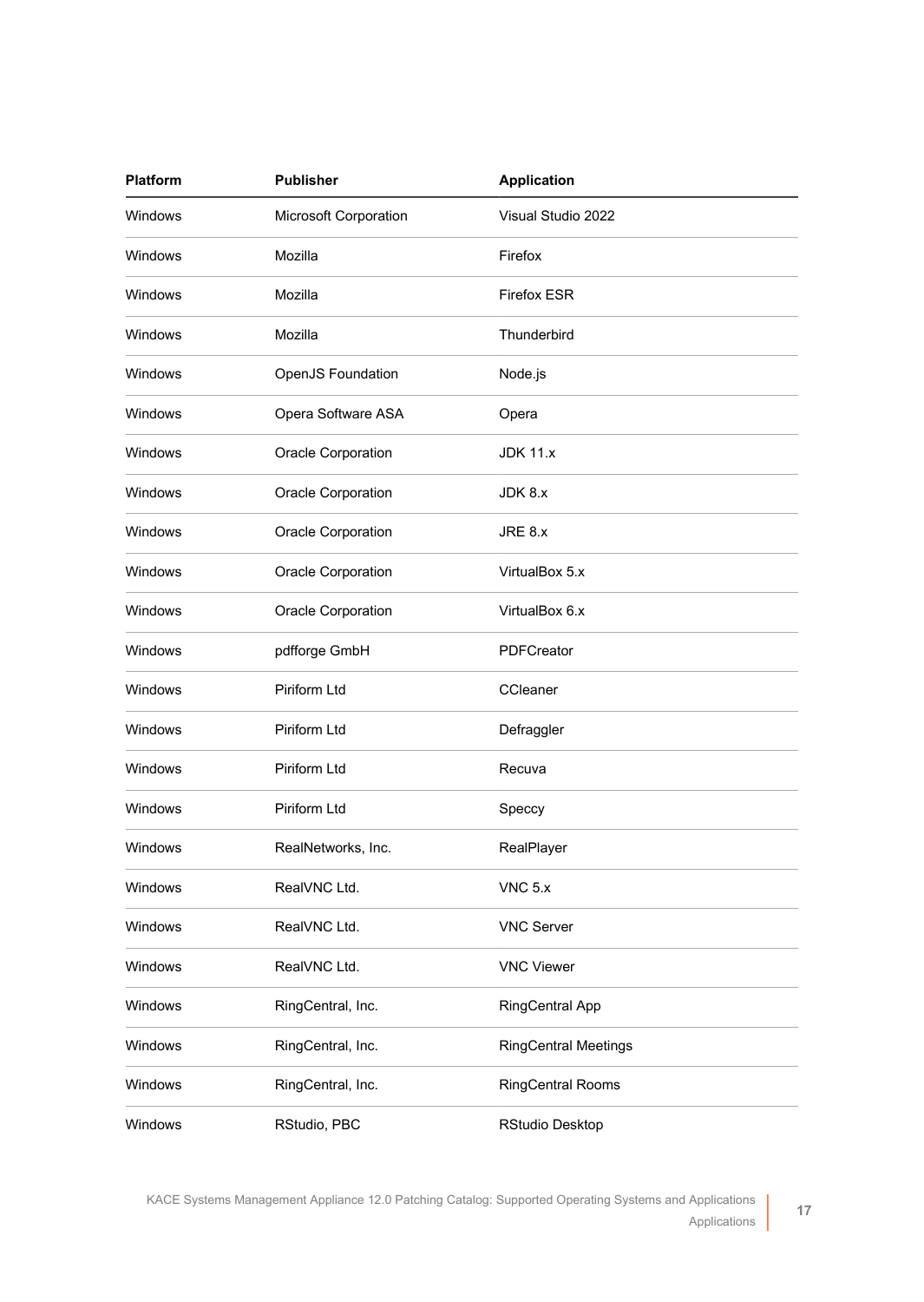| <b>Platform</b> | <b>Publisher</b>               | <b>Application</b>           |
|-----------------|--------------------------------|------------------------------|
| Windows         | RStudio, PBC                   | RStudio Desktop Pro          |
| Windows         | Simon Tatham                   | PuTTY                        |
| Windows         | Slack Technologies             | Slack                        |
| Windows         | Stefan Küng                    | TortoiseSVN                  |
| Windows         | TeamViewer GmbH                | TeamViewer                   |
| Windows         | TeamViewer GmbH                | TeamViewer Host              |
| Windows         | <b>TechSmith Corporation</b>   | Camtasia 18.x                |
| Windows         | <b>TechSmith Corporation</b>   | Camtasia 19.x                |
| Windows         | <b>TechSmith Corporation</b>   | Camtasia 9.x                 |
| Windows         | <b>TechSmith Corporation</b>   | Snaglt 13.x                  |
| Windows         | <b>TechSmith Corporation</b>   | Snaglt 18.x                  |
| Windows         | <b>TechSmith Corporation</b>   | Snaglt 19.x                  |
| Windows         | <b>TechSmith Corporation</b>   | <b>TechSmith Camtasia</b>    |
| Windows         | <b>TechSmith Corporation</b>   | <b>TechSmith Snaglt</b>      |
| Windows         | The Document Foundation        | LibreOffice                  |
| Windows         | The GIMP developer community   | <b>GIMP</b>                  |
| Windows         | The GIMP developer community   | <b>GIMP 2.9.x</b>            |
| Windows         | The Pidgin developer community | Pidgin                       |
| Windows         | <b>Tim Kosse</b>               | FileZilla                    |
| Windows         | <b>UltraVnc</b>                | <b>UltraVnc</b>              |
| Windows         | VideoLAN Team                  | <b>VLC Media Player</b>      |
| Windows         | VMWare, Inc.                   | <b>VMware Horizon Client</b> |
| Windows         | VMWare, Inc.                   | <b>VMware Remote Console</b> |
| Windows         | VMWare, Inc.                   | <b>VMware Tools</b>          |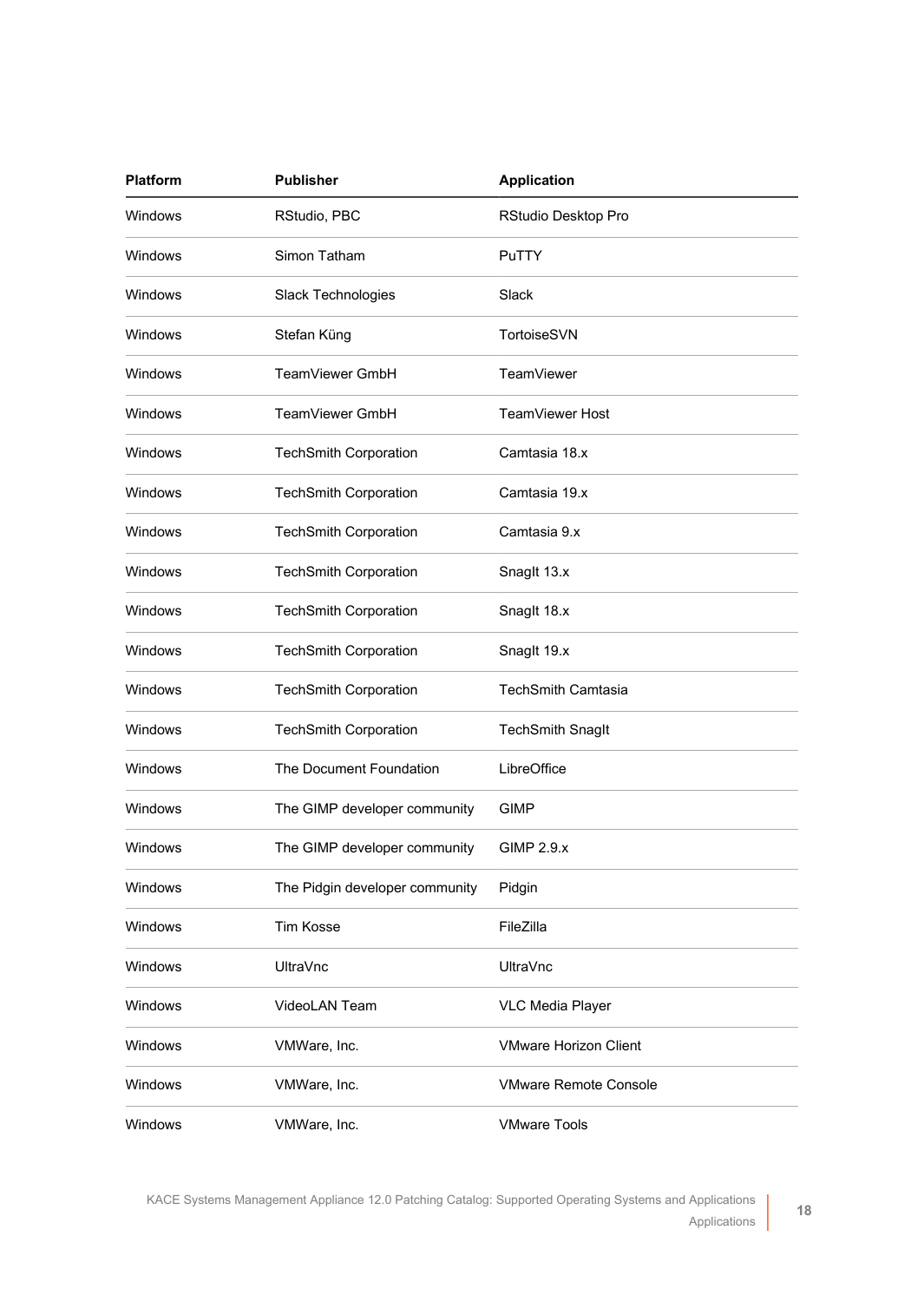| <b>Platform</b> | <b>Publisher</b>                                    | <b>Application</b>             |
|-----------------|-----------------------------------------------------|--------------------------------|
| Windows         | VMWare, Inc.                                        | Workstation 14.x Pro           |
| Windows         | VMWare, Inc.                                        | <b>Workstation Player</b>      |
| Windows         | VMWare, Inc.                                        | <b>Workstation Player 14.x</b> |
| Windows         | VMWare, Inc.                                        | <b>Workstation Pro</b>         |
| Windows         | win.rar GmbH                                        | WinRAR                         |
| Windows         | Wireshark Foundation                                | Wireshark                      |
| Windows         | Wireshark Foundation                                | Wireshark 1.12.x               |
| Windows         | <b>Wireshark Foundation</b>                         | Wireshark 2.2.x                |
| Windows         | <b>Wireshark Foundation</b>                         | Wireshark 2.4.x                |
| Windows         | Wireshark Foundation                                | Wireshark 2.6.x                |
| Windows         | Zoom Video Communications, Inc. Zoom Meetings       |                                |
| Windows         | Zoom Video Communications, Inc. Zoom Outlook Plugin |                                |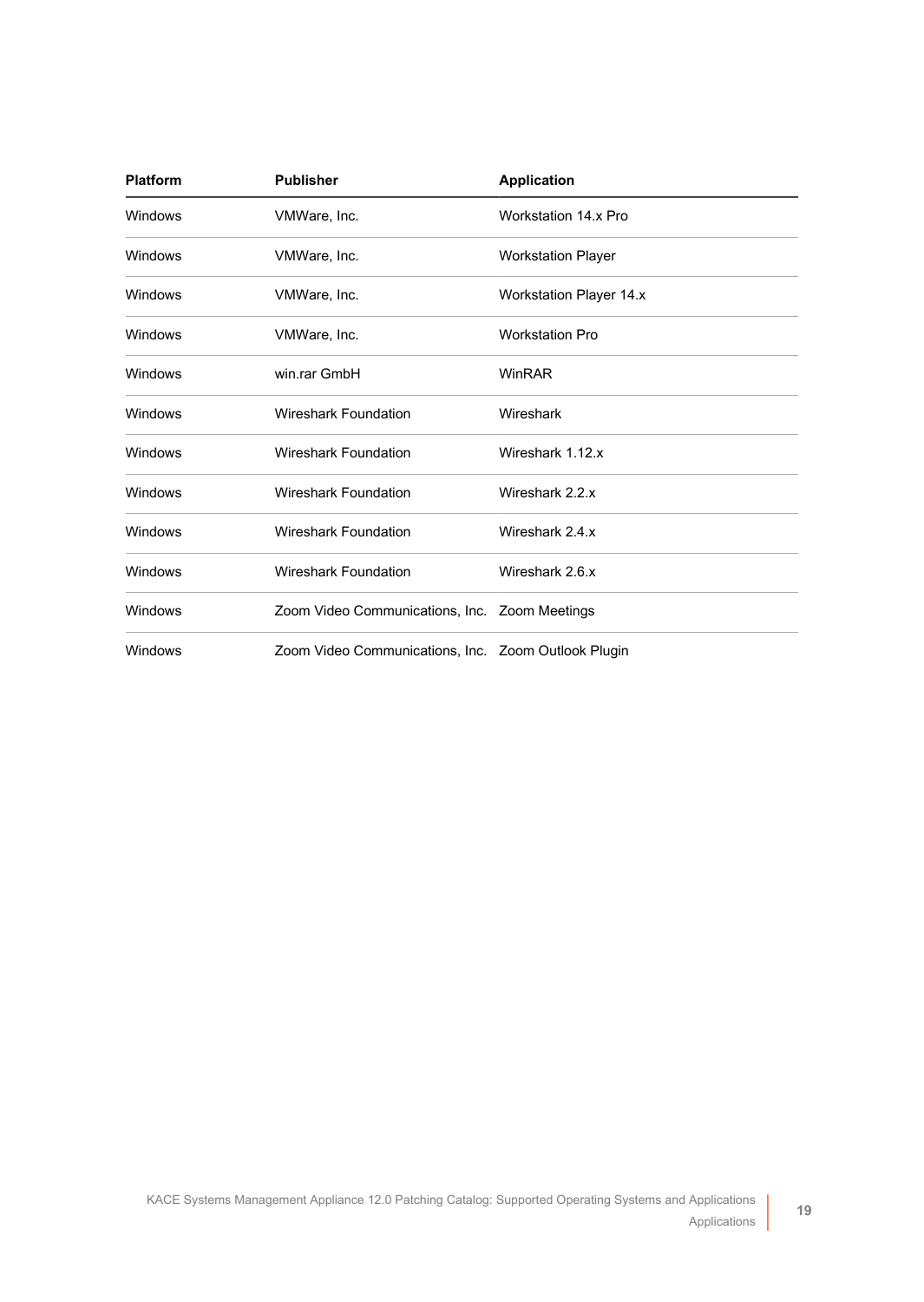## **About us**

<span id="page-19-0"></span>Quest creates software solutions that make the benefits of new technology real in an increasingly complex IT landscape. From database and systems management, to Active Directory and Office 365 management, and cyber security resilience, Quest helps customers solve their next IT challenge now. Around the globe, more than 130,000 companies and 95% of the Fortune 500 count on Quest to deliver proactive management and monitoring for the next enterprise initiative, find the next solution for complex Microsoft challenges and stay ahead of the next threat. Quest Software. Where next meets now. For more information, visit [www.quest.com.](https://www.quest.com/company/contact-us.aspx)

### <span id="page-19-1"></span>**Technical support resources**

Technical support is available to Quest customers with a valid maintenance contract and customers who have trial versions. You can access the Quest Support Portal at [https://support.quest.com.](https://support.quest.com/)

The Support Portal provides self-help tools you can use to solve problems quickly and independently, 24 hours a day, 365 days a year. The Support Portal enables you to:

- Submit and manage a Service Request
- View Knowledge Base articles
- Sign up for product notifications
- Download software and technical documentation
- View how-to-videos
- Engage in community discussions
- Chat with support engineers online
- View services to assist you with your product.

## <span id="page-19-2"></span>**Legal notices**

#### **© 2022 Quest Software Inc. ALL RIGHTS RESERVED.**

This guide contains proprietary information protected by copyright. The software described in this guide is furnished under a software license or nondisclosure agreement. This software may be used or copied only in accordance with the terms of the applicable agreement. No part of this guide may be reproduced or transmitted in any form or by any means, electronic or mechanical, including photocopying and recording for any purpose other than the purchaser's personal use without the written permission of Quest Software Inc.

The information in this document is provided in connection with Quest Software products. No license, express or implied, by estoppel or otherwise, to any intellectual property right is granted by this document or in connection with the sale of Quest Software products. EXCEPT AS SET FORTH IN THE TERMS AND CONDITIONS AS SPECIFIED IN THE LICENSE AGREEMENT FOR THIS PRODUCT, QUEST SOFTWARE ASSUMES NO LIABILITY WHATSOEVER AND DISCLAIMS ANY EXPRESS, IMPLIED OR STATUTORY WARRANTY RELATING TO ITS PRODUCTS INCLUDING, BUT NOT LIMITED TO, THE IMPLIED WARRANTY OF MERCHANTABILITY, FITNESS FOR A PARTICULAR PURPOSE, OR NON-INFRINGEMENT. IN NO EVENT SHALL QUEST SOFTWARE BE LIABLE FOR ANY DIRECT, INDIRECT, CONSEQUENTIAL, PUNITIVE, SPECIAL OR INCIDENTAL DAMAGES (INCLUDING, WITHOUT LIMITATION, DAMAGES FOR LOSS OF PROFITS, BUSINESS INTERRUPTION OR LOSS OF INFORMATION) ARISING OUT OF THE USE OR INABILITY TO USE THIS DOCUMENT, EVEN IF QUEST SOFTWARE HAS BEEN ADVISED OF THE POSSIBILITY OF SUCH DAMAGES. Quest Software makes no representations or warranties with respect to the accuracy or completeness of the contents of this document